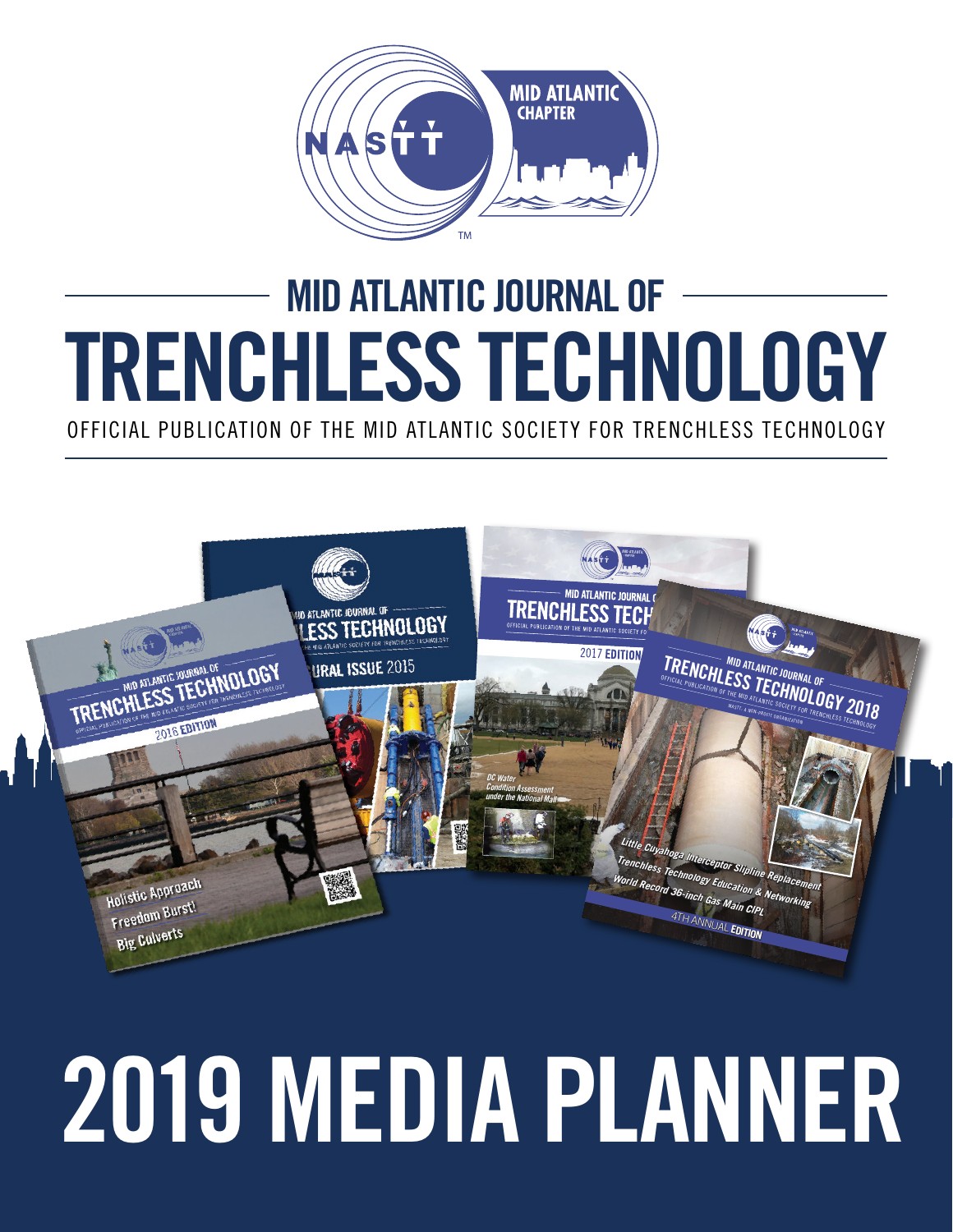## MID ATLANTIC JOURNAL OF **TRENCHLESS TECHNOLOGY**

OFFICIAL PUBLICATION OF THE MID ATLANTIC SOCIETY FOR TRENCHLESS TECHNOLOGY

#### **DEAR TRENCHLESS COLLEAGUE:**

As the Mid Atlantic Chapter of NASTT (North American Society for Trenchless Technology), **MASTT** is the voice and industry representative promoting the usage and growth of trenchless construction applications in underground infrastructure projects throughout DC, Delaware, Maryland, New Jersey, Pennsylvania, Virginia & West Virginia.

In order to grow and promote the **MASTT** Chapter and highlight the use and benefits of trenchless technology throughout our region, we are pleased to announce the publishing of the *Mid Atlantic Journal of Trenchless Technology 2019*, the fifth annual edition of our successful journal.

The *Mid Atlantic Journal of Trenchless Technology 2019* is circulated to all Chapter members and industry constituents, including engineers, contractors, manufacturers and suppliers. Because it is used to educate and promote greater usage of trenchless methods, the magazine is also distributed to an extensive list of local government public works officials and other key end users. Additional copies will be distributed at the 2019 MASTT "Trenchless Technology, SSES and Buried Asset Management" seminars in Philadelphia PA and Arlington VA. The magazine is also circulated at other key national and international events including the **NASTT NO-DIG SHOW**.

Reaching the decision makers and purchasers in our business, important stakeholders and key officials, advertisements in the *Mid Atlantic Journal of Trenchless Technology* enhance your position within the industry, highlighting your company. Advertising in our magazine helps promote education and development of trenchless technology for the public good, furthering growth of our industry, benefiting all.

Please consider using a portion of your marketing dollar to advertise in the *Mid Atlantic Journal of Trenchless Technology 2019*. By highlighting the activities of our **MASTT** Chapter members it demonstrates the cost savings, social and environmental benefits of utilizing trenchless construction techniques as the preferred methods for re-building infrastructure in our region.

Sincerely,

Lemand E. Dryram Le.

Leonard Ingram, Executive Director Mid Atlantic Society for Trenchless Technology (MASTT) leonard@engconco.com



Iband Thomasson

Richard Thomasson, Chairman Mid Atlantic Society for Trenchless Technology (MASTT) richard.thomasson@arcadis-us.com

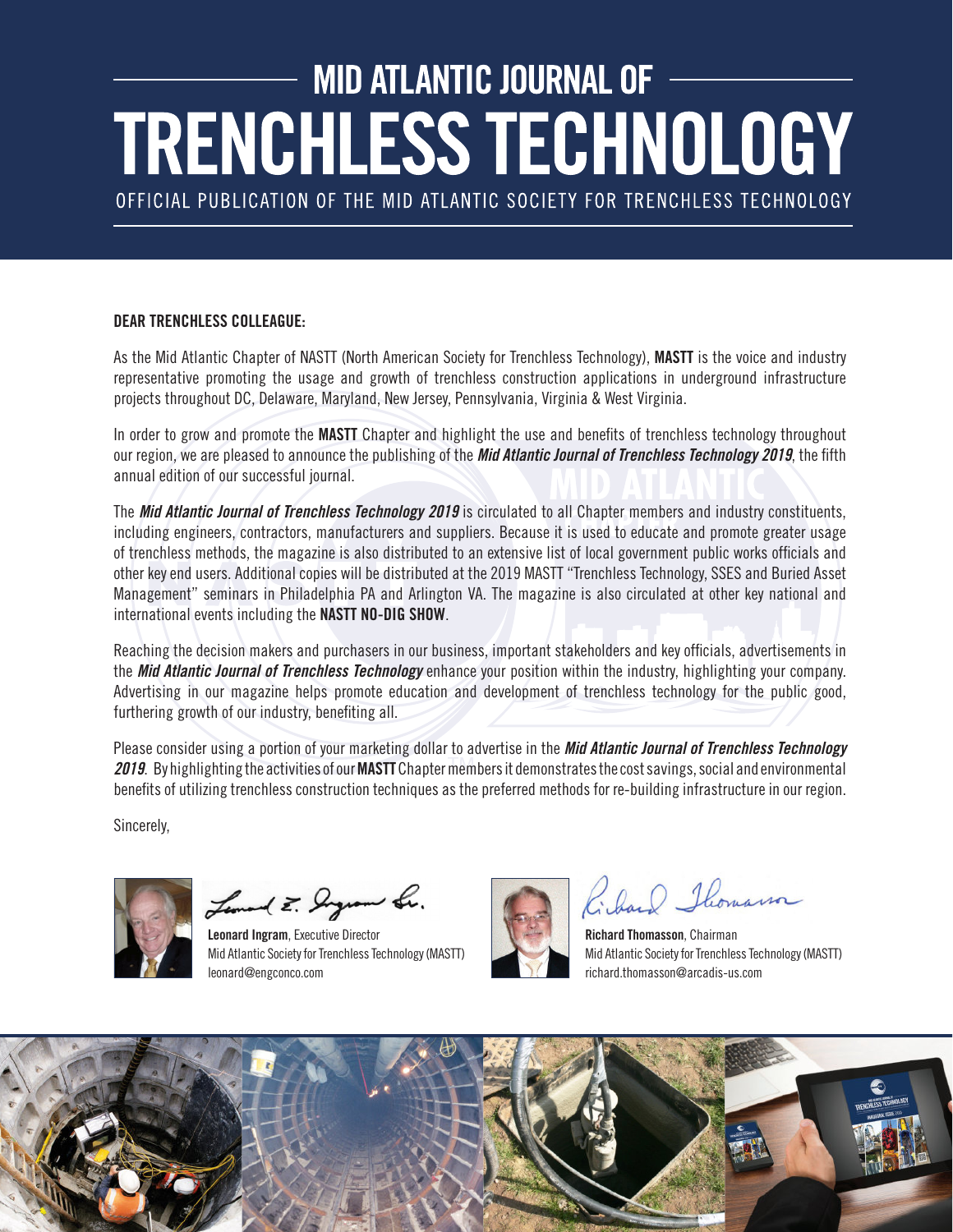

#### MID ATLANTIC JOURNAL OF TRENCHLESS TECHNOLOGY 2019

The annual Mid Atlantic Journal of Trenchless Technology 201**9** magazine celebrates MASTT member accomplishments and promotes growth and further use of trenchless technology across the Mid Atlantic region. Featuring project reports on local trenchless construction projects underway or at completion, the magazine educates end users on the practical application, cost savings and environmental benefits of various trenchless methods.

Advertisements in the **Mid Atlantic Journal of** Trenchless Technology 201**9** directly reach underground infrastructure leadership, buyers and decision makers throughout the Mid Atlantic states. Complementing the print edition, the digital magazine works on all platforms in an enhanced interactive pdf format linked to advertiser websites.

Advertise in the Mid Atlantic Journal of Trenchless **Technology** – promoting the growth of trenchless construction and engineering methods across the Mid Atlantic.

#### CONTENT

- Cost savings
- Reduced energy budgets
- Environmental & social benefits
- Regionally important projects
- Local trenchless focus
- Application of trenchless techniques
- End user education

#### **DISTRIBUTION**

- MASTT Chapter Members
- Trenchless industry leadership
- Engineers
- Local government officials
- Public Works & Utility End-users
- Infrastructure Planning
- MASTT SSES Buried Asset Management seminars
- www.mastt.org & www.nastt.org